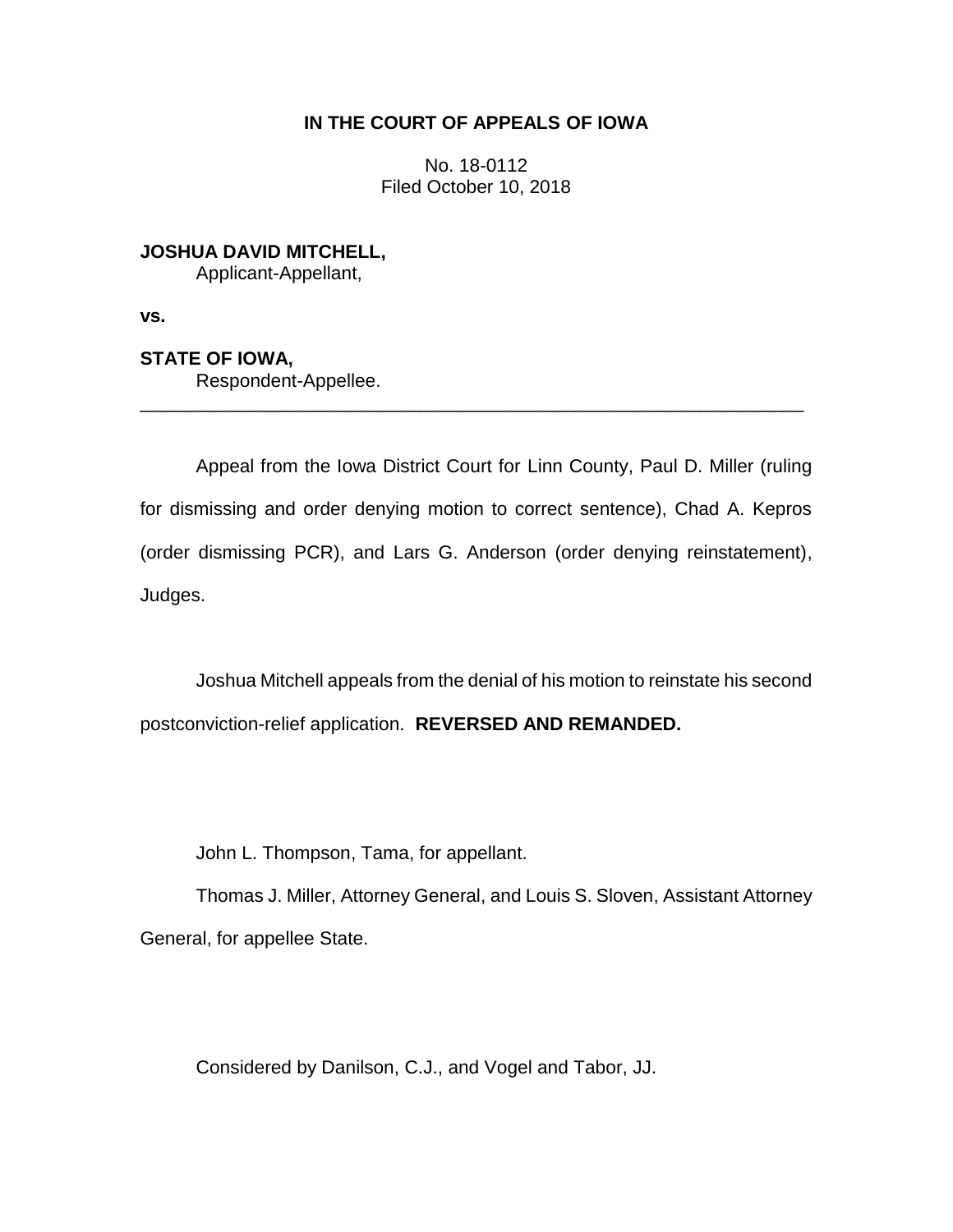## **DANILSON, Chief Judge.**

Joshua Mitchell appeals from the denial of his motion to reinstate his second postconviction-relief (PCR) application.

On July 7, 2011, Mitchell pled guilty to sexual abuse in the second degree, in violation of Iowa Code sections 709.1 and 709.3(1)(b) (2011). Other background facts are set out in a prior opinion by this court:

The trial information alleged that Mitchell committed multiple sex acts on his five- and nine-year-old daughters. Mitchell agreed to plead guilty to both counts in exchange for the State's recommendation the sentences run concurrently. The trial court accepted the plea after finding it was entered voluntarily and intelligently. The court accepted the State's recommendation and imposed two, twenty-fiveyear terms of incarceration, to be served concurrently.

*Mitchell v. State*, No. 16-1674, 2017 WL 6033878, at \*1 (Iowa Ct. App. Dec. 6, 2017).

Mitchell did not appeal following his conviction. He did, however, file two earlier pro se applications for PCR, which were combined and amended to assert several claims of ineffective assistance of plea counsel, and were tried to the district court. *See id.* The PCR court denied the application and all of Mitchell's ineffective-assistance-of-counsel claims. This court affirmed, *id.* at \*4, and our supreme court denied further review.

While the appeal of the first PCR ruling was pending, Mitchell filed the instant pro se motion for correction of an illegal sentence and application for postconviction relief, asserting in his attached brief in support that there was a "lack of evidence" for his conviction, which "is a strong indicator of the innocence of the defendant"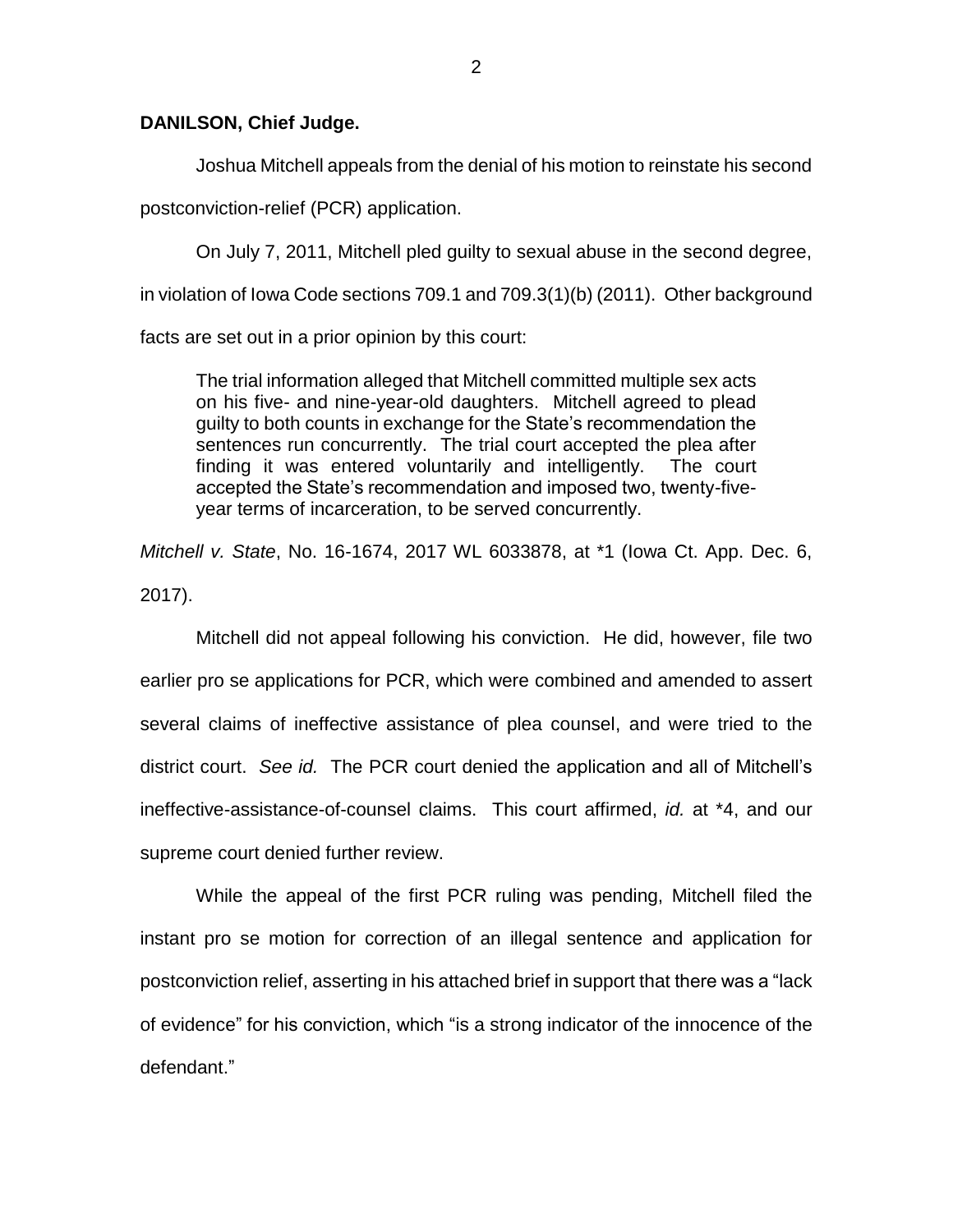The State responded with a pre-answer motion to dismiss, asserting the three-year statute of limitations on PCR actions in section 822.3 (2017) and the bar against cumulative PCR actions. Mitchell was appointed counsel, the court extended the time for response, and counsel filed a resistance in which counsel acknowledged several of Mitchell's claims of ineffective assistance of plea counsel were previously raised. However, counsel also noted Mitchell had raised "a ground of fact . . . that could not have been raised within the applicable time period," which was not barred by the three-year limitations period. *See* Iowa Code § 822.3. Counsel cited an affidavit of Mitchell in which Mitchell states he was recently taken off medications and only then was able to remember matters he believed may refute the charges. $1$  Counsel argued the affidavit was sufficient to avoid summary dismissal. For unknown reasons, the affidavit was never filed.

On October 26, the district court filed a ruling in which it considered and analyzed Mitchell's PCR claims. The court noted that no affidavit was filed with the resistance. The court determined the ineffective-assistance-of-plea-counsel claims had been asserted previously or were barred. The court discussed the claim of a new ground of fact and found it lacking. The court provided:

 $\overline{a}$ 

<sup>&</sup>lt;sup>1</sup> Specifically, counsel argued,

The new evidence cited by Mr. Mitchell, that the [department of human services (DHS)] was involved with the children during the time that Mr. Mitchell supposedly forcibly sexually abused them and beat them, but no evidence of this was reported to the DHS or observed by anyone including the DHS caseworkers, is of sufficient weight that it could have changed the course of proceedings. That is, had his attorney's investigation revealed this evidence, or had his memory not been impaired by the medication he was taking, this newly evidence, in combination with the corresponding absence of any physical evidence corroborating the children's allegations that were both inconsistent and in part obviously incredible, would have changed his decision to not proceed to trial.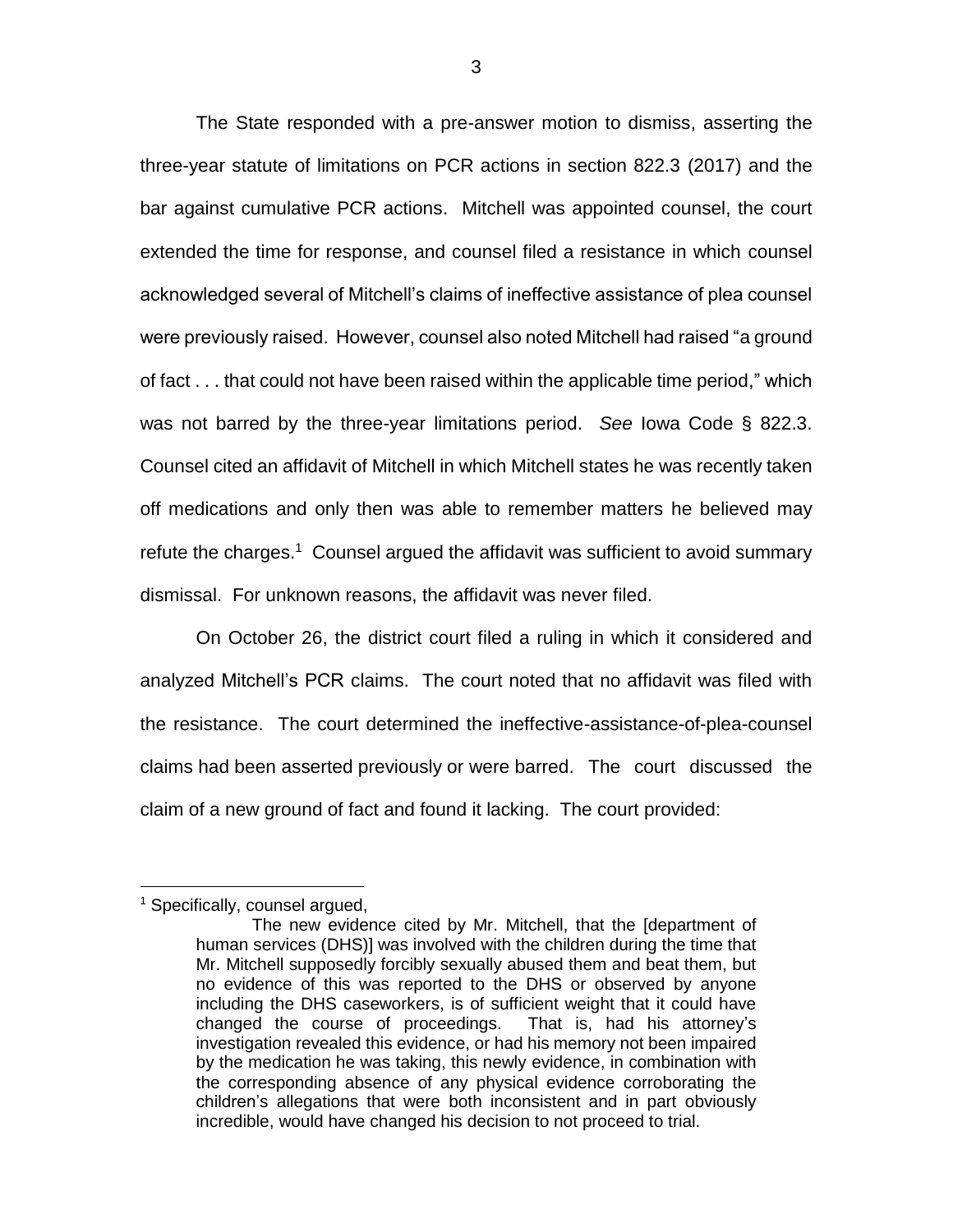Based upon the foregoing, and viewing the application in a light most favorable to [Mitchell], the court finds and concludes that [Mitchell's] asserted claim is clearly outside of the three-year limitations period set forth in Iowa Code [section] 822.3. It thus appears to the court that this matter is appropriate for dismissal pursuant to Iowa law regarding actions that have failed to state a claim upon which relief can be granted and pursuant to Iowa Code [section] 822.6. Because the procedure set forth in [section] 822.6 requires the court to inform applicant of the court's intention to dismiss the application, which is based on the reasons set forth above, the court hereby grants applicant thirty (30) days from the date of this ruling to reply to the proposed dismissal. Once the court has had the opportunity to consider any reply, or applicant's failure to file any reply, the court may order the application dismissed or grant leave to file an amended application or direct that the proceedings otherwise continue. Iowa Code § 822.6 (2017).

No response was filed within the thirty-day time period.

On December 19, 2017, the court dismissed the PCR application. On December 20, counsel for Mitchell moved to reinstate the application, asserting the lack of response "was not intentional or deliberate"; Mitchell had not been notified of the ruling by either the clerk or counsel, which denied Mitchell the chance to file a pro se response; and Mitchell's application "was not one where it appears to a certainty the pleader has failed to state a claim upon which any relief may be granted under any state of facts which could be proved in support of the claim asserted." The PCR court considered and denied the motion to reinstate.

Mitchell now appeals, contending PCR counsel failed to present his affidavit and failed to inform him of the October ruling, and those failures require a reversal and remand for further proceedings. In essence, Mitchell asserts his PCR provided ineffective assistance of counsel.

We first observe that this was not a dismissal for failure to litigate the PCR action. *See* Iowa R. Civ. P. 1.944; *Lado v. State*, N.W.2d 248, 254 (Iowa 2011).